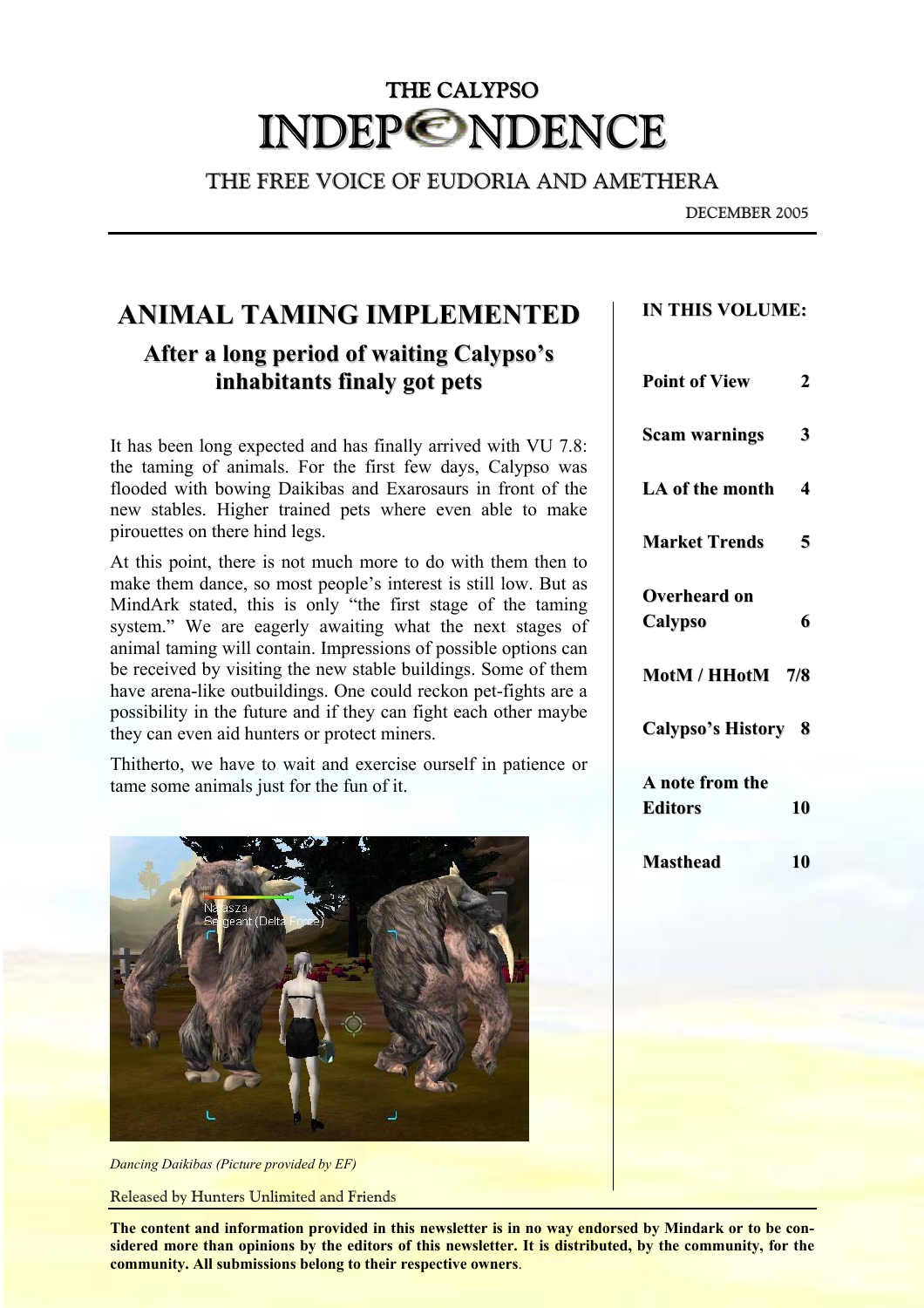### **Point of View**

### **This issue TCI interviews the wellknown Dinara from the Entropia Pioneers' Forum.**

### *What is your full ingame name and profession?*

Dinara Dino Kapteck. I am currently a Veteran BLP Sniper with 4526 in Rifle but I'm primarily a miner now with 2440 in Mining and recently unlocked Extraction.

### *What brought you to PE?*

When I left work a friend sent me the Economics paper by Edward Castronova about economics in Virtual Worlds and PE was one of the ones listed. The concept of a free MMORPG caught me.

### *How long have you been playing?*

I don't know exactly but either June or July of 2003 was my PE "birthdate" so about two and a half years.

### *Why did you choose that profession?*

I started off with the trusty Outbacko mostly killing Sabakuma. I tried following all the advice of Minos and aRtFuL working up my skills. Eventually I came to the conclusion that no matter how much I enjoyed hunting I just wasn't very good at it and started mining. I've had much better luck doing that.

### *Are you part of a society?*

I am very lucky that I tricked Entropia Pioneers into inviting me into their society around two years ago.

### *Which one?*

See above. .-)

### *In your own words, how would you describe Entropia Pioneers?*

Entropia Enjoys a great reputation in PE as being helpful and knowledgeable. Rarely is anything bad said about us and that is almost always slander and sour grapes.

### *Describe either your earliest or happiest memory of PE.*

You would think it would be an Uber HoF or something but one of my favorite things was when Darts, Pol and I were running around the water between Argus and Zeus and Pol kept shooting at the Diripi. It was really bugging me but I didn't say anything. Finally I said "Ok Pol, let's go!" and the very next one the loot window opens up and I got an Outbacko! (I was pretty well known for my love of the Outbacko back then).

### *Obviously, everyones long term goal is to develop their character and try to profit, but do you have any short term goals?*

My next two goals are to unlock Avoidance (currently 2378 in Evade) and Coolness (currently 4536 in Rifle but only a Veteran BLP Sniper in Professional Standing). I still don't know why my character didn't come with Coolness

### *Which upcoming feature on the PE development roadmap or otherwise are you most looking forward to?*

I am looking forward to Animal taming. It should be something that is different from Hunting / Crafting / Mining. I'm also looking forward to some kind of farming which MA has alluded to.

### *How would you change PE, or what would you add, if you could decide?*

I can't give specifics but what I would change, and what I think PE needs is more types of professions or occupations and some way to facilitate service professions. Right now it's basically Hunting / Mining / Crating / Trading. That's it. Tailoring is basically crafting and the only new things for Hunting has been more mobs which all basically react the same way. The recent Critical Hit is the first real addition to hunting in my tenure. So more professions. Not new variations of the same ones but completely new ones. And with the death

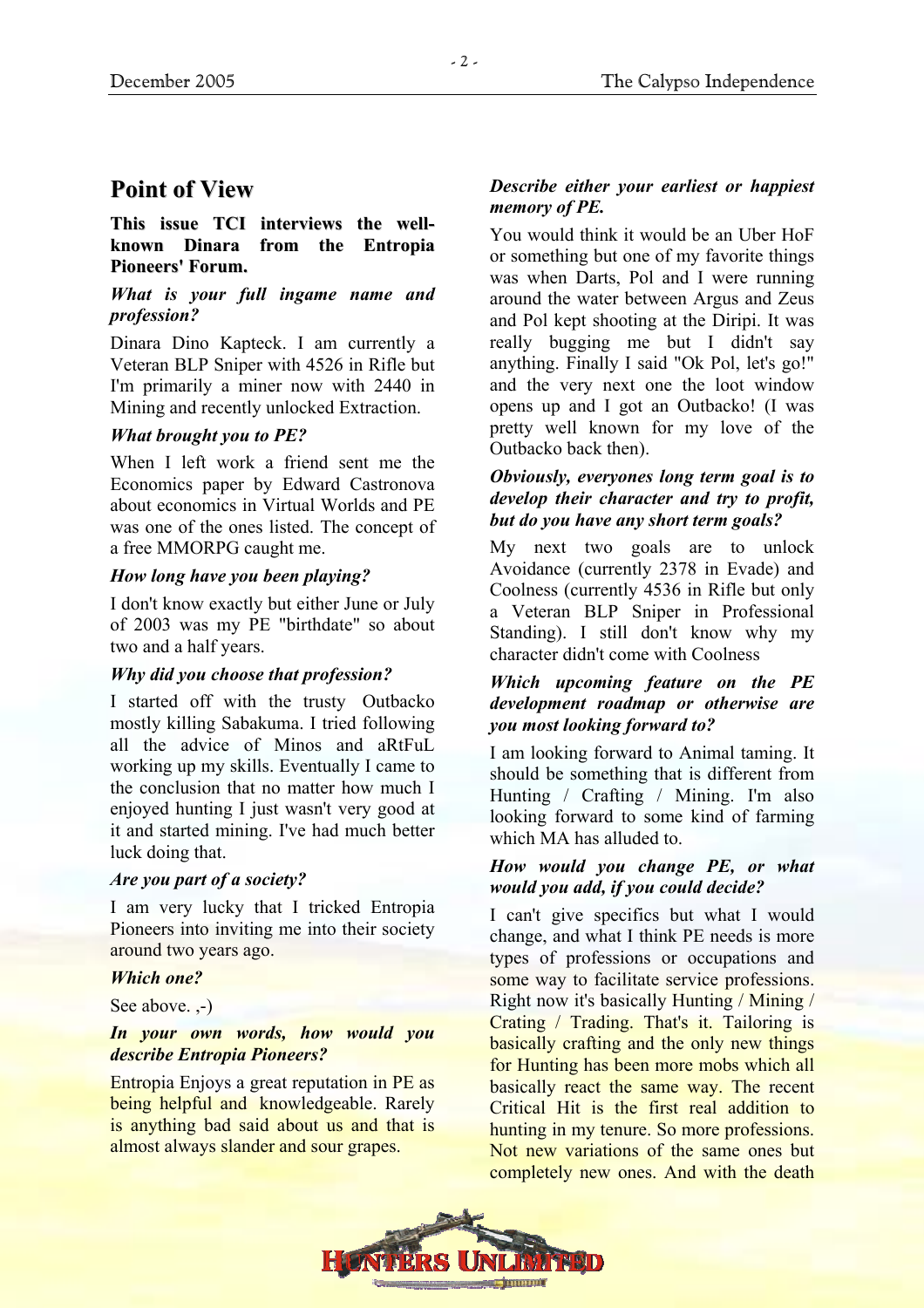of the running profession there are no real **Scam warnings** services that can be offered. The economy will never really grown until there are user services and user crafted consumables available (like the recently added Limited items)

### *What's your most memorable loot?*

### See above (Happiest moment) *Auction manipulation*

### *What one piece of advice would you give a total newb?*

If you came to PE to make money, log out and go apply at Starbuck. You'll make far more money that way. If you want to have fun, this is a great place.

### *Is there anything you did in your PE past that you regret that you would care to share?*

Well, a long time ago I tried to talk Pol out of buying her Imp MK2 for 10k PED but she just wouldn't listen to me

### *There are rumors of your involvement with Biffoids a.k.a. Maffoids, anything you want to tell us about that?*

\*a silly question deserves a silly answer. I remember your posts about "Biff", and I'm sure others do, so that's why I put this Q in. Very Happy *Prevention*: Tough to avoid, but make sure

Well, Biff was actually a Feffoid and we don't talk much anymore. The engagement fell apart because he couldn't handle my continuously killing his cousins and I got upset that his family wouldn't leave me alone while I was mining. It's too bad. He **Skill sale Skill sale** 

*We thank Dinara for taking the time to answer our questions. And don't forget to visit the Entropia Pioneers forum if you haven't already.* 

Interviewed by: Badboyz3584

### by Badboyz3584

Not a lot of recent scams this month. A few discussions about some "borderline" scamming, but, overall, not too many.

*What*: "Hey, look, the A-3 Mk.II Justifier is going up in price, better get this cheap one while it lasts." Is the price going up? Not really.

*How*: Some participants are guilty of breaking a law that applies in the real world, but not so much in this virtual one yet. They are putting items in the auction, then having second, maybe third avatars bid the item up to a very high price, much higher than the normal price. People who check recently ended auction sites see that the market value of a certain item has risen in price, so they think that's the new (uncomfortable) market value. The original seller will then put the item back in with a lower buyout, but still higher than the real market value, and make the buyer think it's a good deal. It isn't, you've been fooled.

you watch a high ticket item before you buy it and check some of the older ended auctions before commiting to a higher price.

*Explanation*: "Hello, are you buying skills? Cheap?" This is a risky trade. Someone will claim to be selling skills for cheap or even free, for whatever reason, and all they need is the implant inserter and the generic skill chip. Sure they do. They only want to steal the stuff from you. There are some people that are actually legitimately doing this, but there are ways to stay safe.

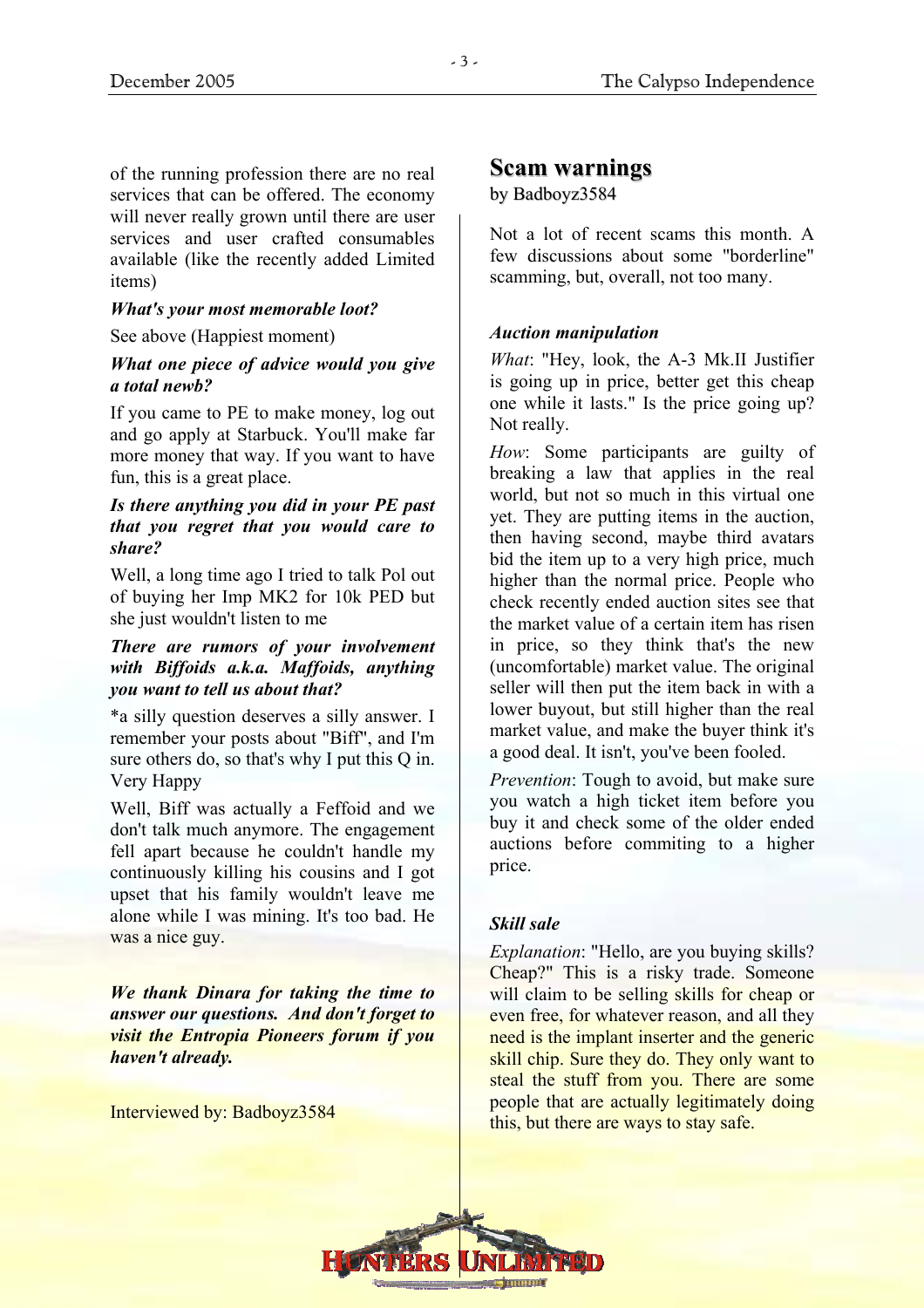*Prevention*: If you are going to let the person have the generic skill chip to fill with skills, make sure you get market value for the chip, or something worth roughly the same amount to hold while they fill it up and then give it back when they return the chip. Some will say they have no PEDs to give in place of the chip. Just walk away. There is no way to stay safe if the person has nothing of value for collateral. Then it is a risk you're taking. Be careful. A quick scan of their avatar can reveal their professional standing and if they have "Veteran BLP Sniper", you know they actually have the skill, but still be careful, it could be a scammer.

## **Landarea of the Month**

This month's LA: Allotopia

For LA Highlight this month, Einstein's Allotopia was our target.

### *What maturity levels of Allophyl are found inside Allotopia?*

In Allotopia the maturity is set on the lowest possible, this means it will be mostly Allophyl youngs roaming around but there will also be a number of mature and the occasional old.

### *Any other creatures that roam the area?*

A very small, neglectable number of other creatures roam around, from time to time you'll get to meet an Equus, a Repesilex or some Caudatergus.

On very rare occasions one of the Falxangius that usually live on cK land comes over to have dinner at Allotopia.

If you see one of those, I advice you to run!

### *Roughly, what kind of weapons would be needed to hunt there?*

Since Allophyls have reasonably average health a wide range of weapons can be used to hunt them, you can use low damage weapons on them if you want to go on a skilling trip, but you can also use higher damage weapons to do some real hunting!

Allophyls do roughly 1/3 impact damage and 2/3 electric damage, wich means that for the youngs and the mature, pixie, goblin, rascal would be very good choices of armor to hunt them, if you wanna have full protection you should use armors that also have electric protection like Ghost.



*Einstein's Kingdom of Allotopia*

### *What items can you confirm being looted there?*

Allophyls drop a wide range of items, confirmed drops are Shopkeepers, EWE EP-41 Military, Black Marbel pedestal, Golden Allophyl pedestal, NeoPsion Af Mindforce Implant, lot's of generic skills chips, low level guns, ....

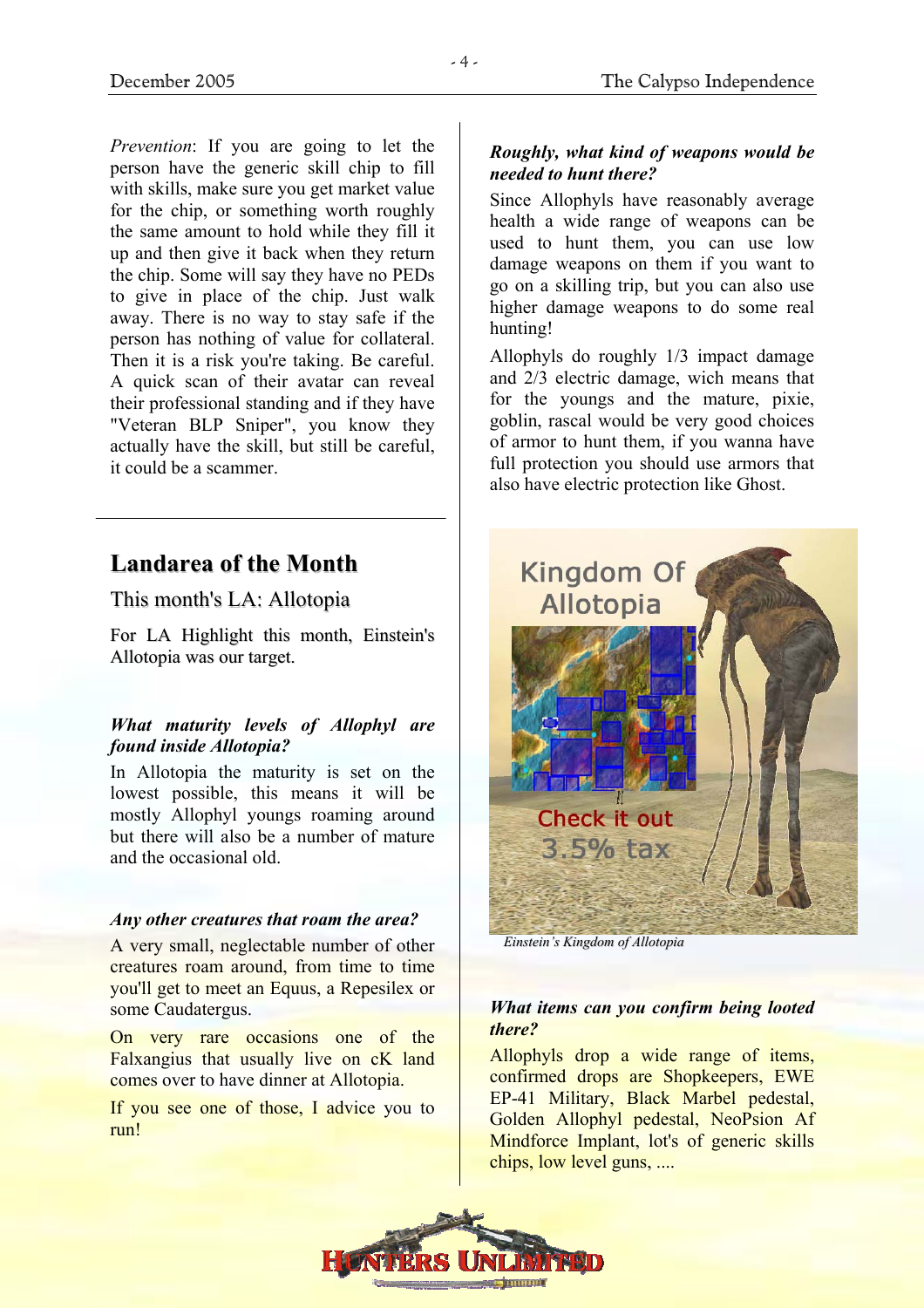For the miners there is Blausarium, Angelic grit, Typonolic Gas and Lytairian Dust to be found.

### *Any future plans for the area?*

As the first contest was a big succes I'm thinking of keeping new contests that are even more insane and original as this one in the future.

As soon as my plans are final you'll hear more about it!

If the future brings new and interesting DNA samples it could be that the allophyls will be extuingished, but I think that might rather be something for the far future.

Other than that I don't have much plans, I hope I'll be able to keep the taxes at 3.5% wich is one of the lowest taxes off all areas!

### *Anything else?* drop.

I hope people will have a pleasant time at Allotopia, if they have any remarks, comments or ..... I'd love to hear them. *How to avoid paying too much for* 

You can always contact me ingame, on the

I would also like to thank all hunters and miners that hunt on Allotopia!<br>The purchase of furniture and decoration

### *Thanks alot.*

Interviewed by: Badboyz3584

### **Market Trends**

by Badboyz3584 and Kay (From Kay's Store)

With the newly implemented taming system, the demand, therefore, the market value, has risen on sweetstuff and fruit. They have both been ingame for some time with no use, so the market has been stagnate, until now. People say that Nutriobars are going into the auction at insane prices. They will likely be a big seller, since a large number are needed to feed animals, many more than some thought.

Generic skill chips seem to be dropping a lot more often now. Sources say that MA mentioned something about how they should be more plentiful, and no more than 10 PED market value. The price has come down significantly and may continue to

# *furniture - Market trend*

main forums and on IRC! Exciting Longu trophy head! Before buying it, I would suggest thinking twice or you could pay more than expected.

> items can be a very tremendous timeconsuming task when trying to put some charm in your new estate since you have access to different sources: the auction, the shopkeeper and the direct trading. Each have cons and pros, but be aware that the prices can be totally different due to several reasons.

> At the auction, actually several resellers are trying to hijack the market (did you see all those wooden bookcase at 30 peds with bid out at 69 peds!), so be very careful when buying there, and do not try to participate too much in this plot or the

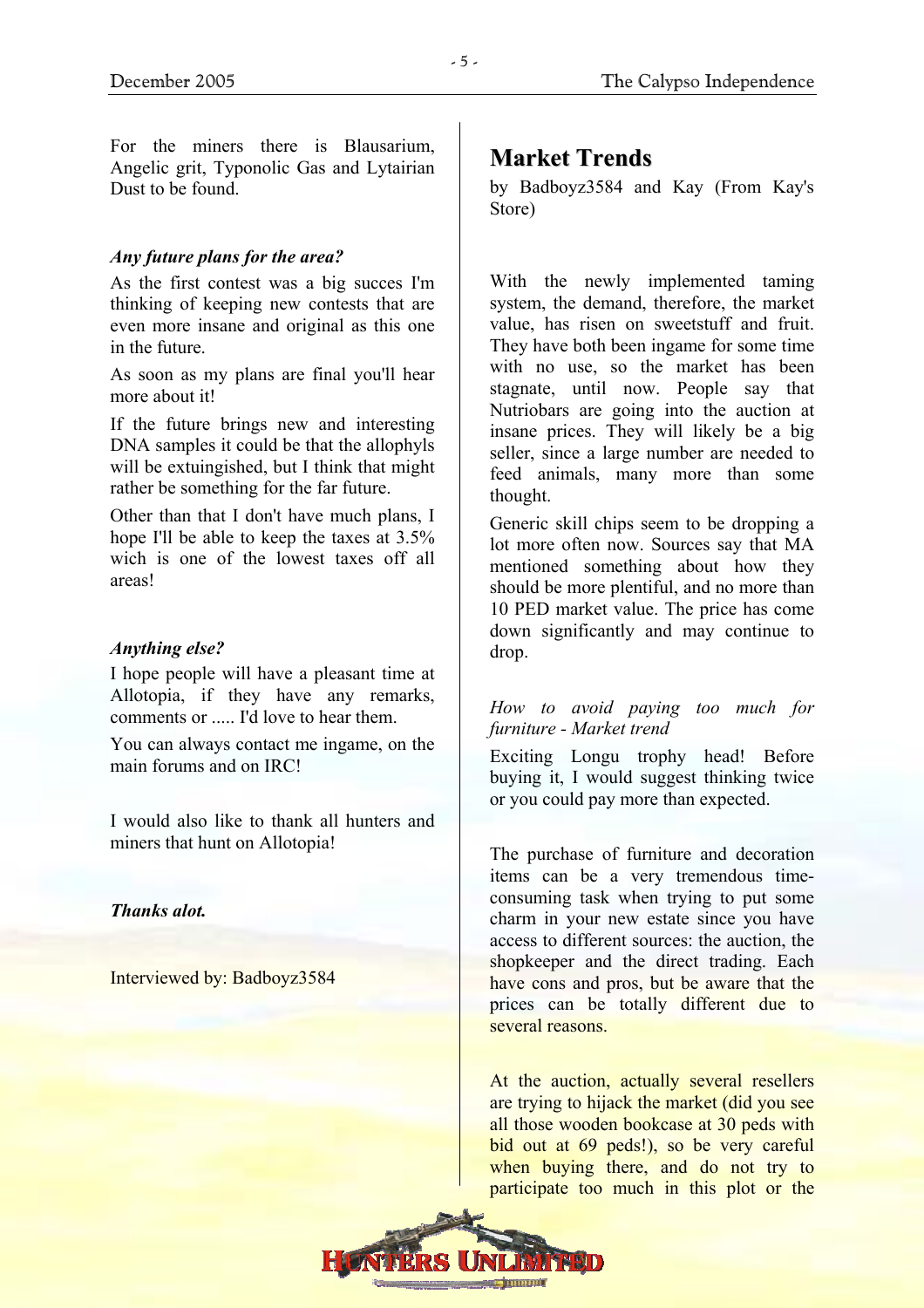resellers are going to win the party and we **Overheard on Calypso** will soon see exorbitant prices. The shopkeepers are a good way and you can find nice offers. Should I remind you that shopkeepers are located everywhere, also far from the TP like North-Est Camp Echidna or Atlas Haven West, those places need a visit! The direct trading is certainly where you can get the best bargain if the seller is anxious to sell fast. You cannot image the good trades I have already made in Twin.

In conclusion, my advice would be to not buy in a rush (especially at the auction) and have a look at the different sources; sure this may also apply in the markets.

Concerning the furniture and decoration market, prices are stable and some items, those with high prices like the Neconu Trophy Head, have seen their prices decreasing nicely for the benefit of the buyers. If you want a painting, it is time to get one or two: the Stink Tree Painting which were looted at a high rate, are really cheap now, TT+6 peds, not more ;-)



*Neconu Trophy Head* 

# Rumors and such heard around

### by Badboyz3584

There have been increasing reports of new players getting stuck in the more dangerous shopcontainers around Eudoria. They blindly adventure nearer to them and when they are ambushed by some deadly creature, such as an Atrox, they are killed and find themselves unable to escape from the shopcontainer with the evil things lurking near. If they are lucky, they have friends on their Friendlist who may be able to lend a helping hand, or know someone who can. Some escape after many tries when they finally break free. Others meet a hunter who can handle the deadly creatures and are escorted to safety. We salute the hunters who help the newbie players escape from the inevitable feelings to quit. Many people express their willingness to help them escape, so if you get stuck, a forum may be a chance to save you. A gallant hero may come to rescue you.

Picture this: You are a car mechanic, and a person has brought in their car for you to fix, but didn't tell you what the problem was, only that it was messed up, they left you to figure it out. Then when it was finished and you went to clean up, you return to find the car gone, the owner had come to pick it back up with no payment to you for your work. How would you feel? Angry, I'm sure (possibly calling the police). That is a deadbeat customer. In PE we have an annoying population of deadbeat mentors. They agree to be a mentor for someone, but as soon as the new player is unable to break free, they stop helping them. Then, when the person graduates, the deadbeat gets rewarded with a possibly nice item, which they clearly do not deserve. These people need stopped. Many fall victim to them and can't have a new good mentor, because of the rule on this feature, and because the mentor is the only one with the power to release the new player. I can see no way around this, but it would be nice if a person could vouch for a

**Channon's**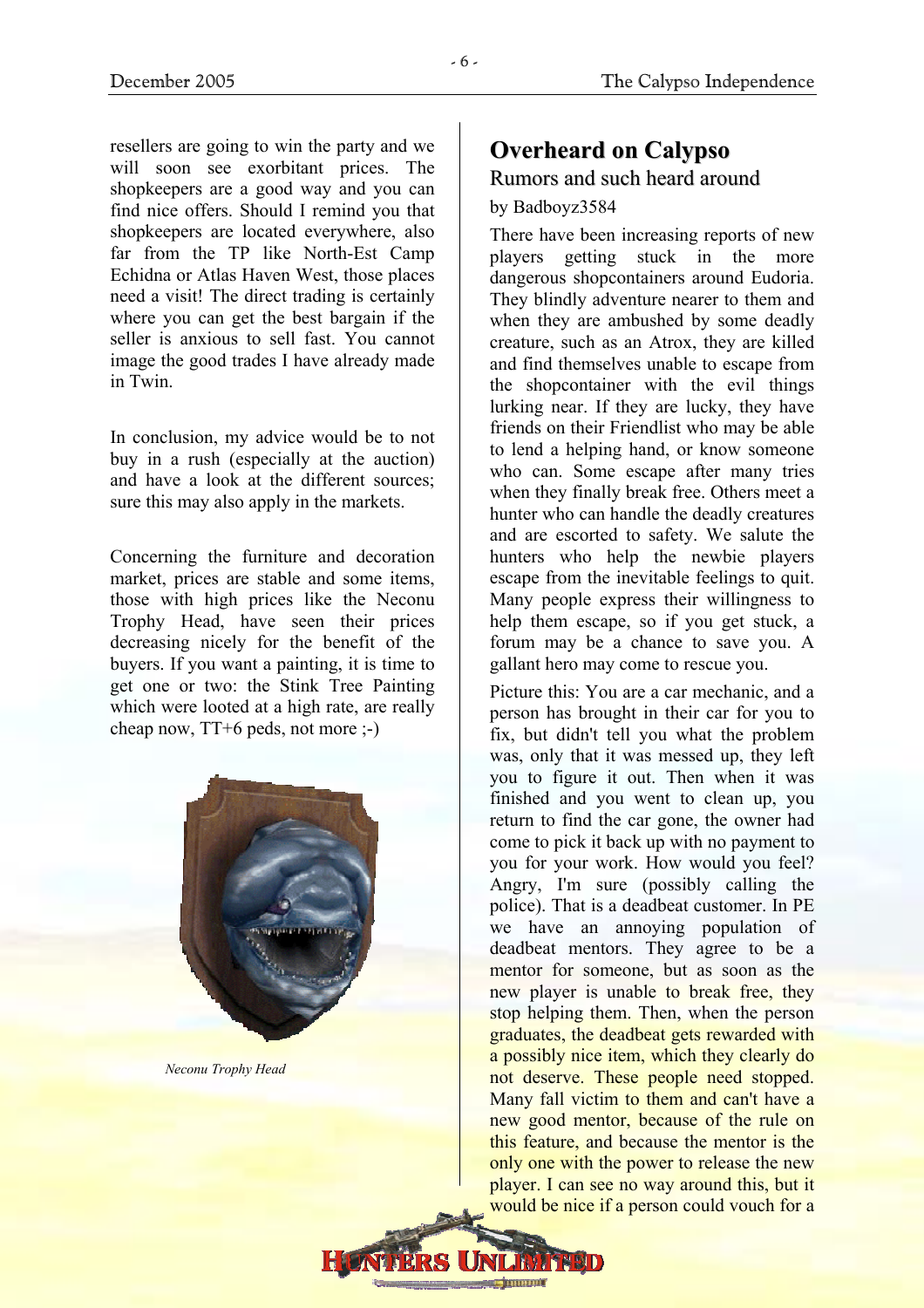person as a good or bad mentor and let a new player see this status so they know if the person should be trusted. These bad mentors are responsible for some new players quitting, because no one was there to help them, only to remain silent. At least some continue and make other friends. Mindark is helpful in some cases to eject bad mentors, but there should be a better solution.

SELLING Daikiba Stalker @ 50 PED. Nice price, right? I mean, it's a stalker. Not neccessarily, some people are saying. Some people are claiming that the sale price of pets in this early stage are outrageous, given the low cost to the person in taming the beast. You must factor in all the things involved, such as food, whip decay, armor decay, FAP decay, etc. But some say that the current prices are much higher than needed. We will see what happens with the prices in the future.

### **MotM**

Mob of the Month - Araneatrox by Badboyz3584

*Info:* The mighty Araneatrox. This is an "Uber" mob to the letter. Also known as the "spider", this creature is one of the most feared. It can take down most people in most kinds of armor in one hit, if not one, then definately two. If you don't have big guns and big armor and big hp, your options are limited. You can decoy and you may have a chance to escape the wrath, or you can die. They run very fast, so no chance of outrunning them, and they are said to have a long reach. Stay away from them without a team with a lot of firepower or certain lifesaving items. The one pictured is a guardian, but they go all the way up to stalker and prowler.



Araneatrox in his natural environment

*Defense*: No known defense for something like this. Perhaps plated shadow and lots of hp and a Modified, Adjusted, or Improved FAP and you stand a chance to take one down.

*Known loots*: They have looted nicely at times. Most of the time it was just a lot of PEDs, but there were a few items of interest they have dropped in the past few VUs. Supremacy arms (VU7.7) and Viking Helmet (VU7.5).

*Area*: They can be found in parts around Ithaca and near Minopolis if you are feeling suicidal.

Thanks to **Zap's Loot Table** for providing loot info. You can find the table with upto-date loot info at: <http://loot.solja.net/loot.php>

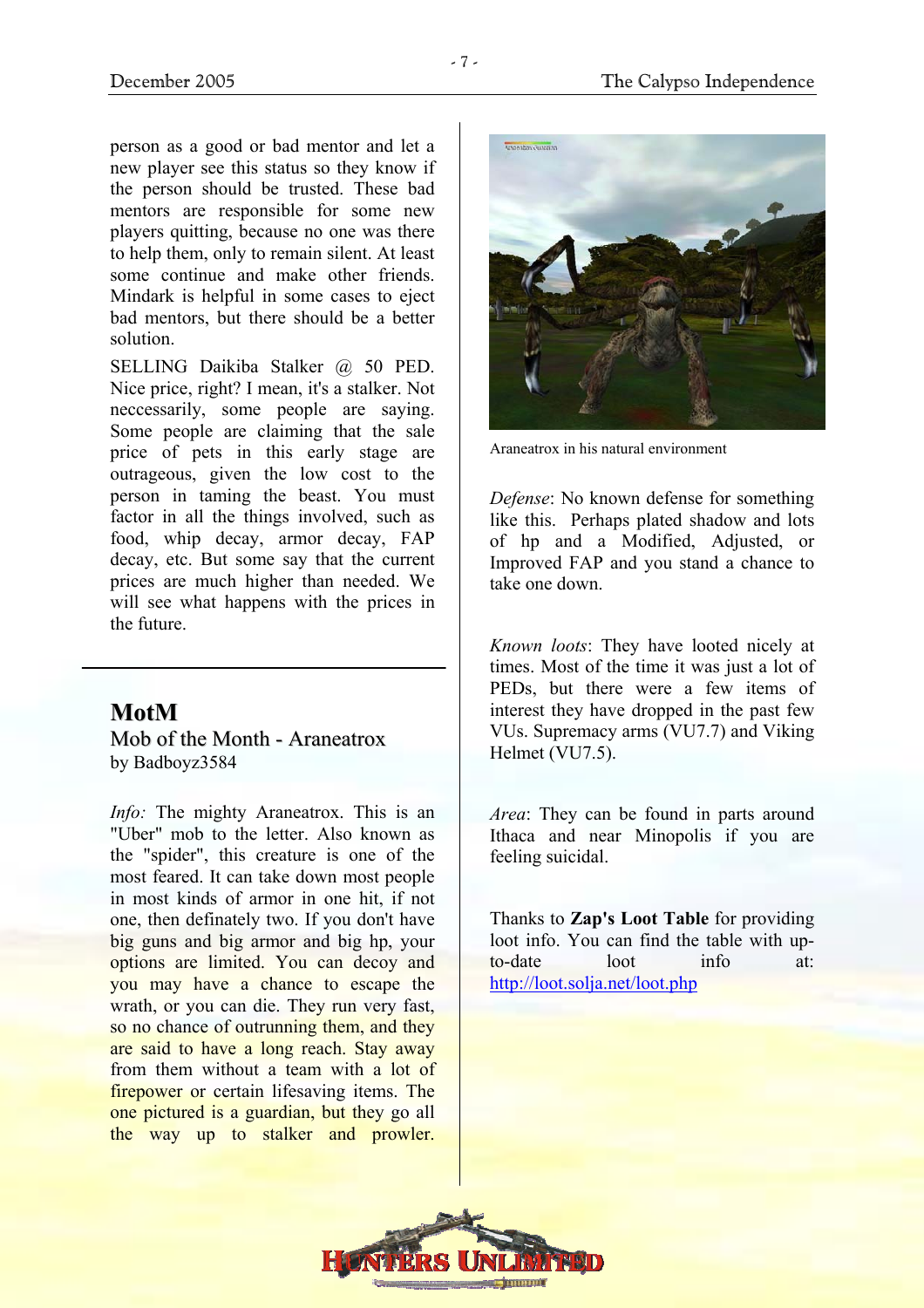### **HHotM** Hunting Hof of the Month



Congratulations to Rea Pandora Sonja who got this loot. It was looted from a Hogglo Young. The Sword was unidentified, as was the plant. The loot value was over 368 PEDs. The present was a Real-life item that was sent to the owner's real life address. This one was a PE poster.

Nice work on the HoF, Sonja.

# **Calypso's History**

### The Robot Uprising

Without any warning the Base Matrix turned all its robots into savage and ruthless death-machines, and with cruel and merciless tactics, forced the darkest era known to Man upon the poor settlers of Calypso. At the beginning of the revolt the Base Matrix cut off all forms of communications on and off the colony. It took control of space drones that were working on a near completed Space Gate and used them to sabotage the construction, rendering it completely useless. The terror continued as it overloaded local energy reactor facilities in the cities, causing them to overheat and explode. It intended not only to destroy the infrastructure but also spread lethal radiation poisoning that would quickly dispose of all living human beings. A few

colonies managed to stop this sabotage in time and people quickly became organized in time to stop the local robots from running berserk inside their cities. But the Base Matrix had already planed to take advantage of the panic and confusion to create an armed army of restless robots that would turn the revolt into total war.

As the humans were forced to retreat the sinister robots begun to use own nuclear charges to infect possible escape routes and wipe out any last scattered remains of the human population. This massive radiation would slowly kill more people over a longer period of time, but many settlers survived this contamination. Instead of dying they were genetically altered and perhaps suffered a far more cruel fate than death. They began to mutate. Only a few uncontaminated survivors managed to seek refuge in the last city left standing on Calypso and get transported up to the orbiting Exodus but only genetically unaltered humans were welcome here. There was simply no room or resources left in the city for medical care and safe treatment of these victims. For the protection and the survival of the human refugees inside the city the severely contaminated humans were rejected and forced away. They only managed to survive by hiding in the wilderness and underground in the city ruins to escape the robot death-machines. What little humanity they had left slowly faded, with no hope of ever being rescued. They were doomed and quickly forgotten by the humans who were too occupied with their own survival.

Mad robotic space drones caused damaged to the Exodus in orbit but its internal AI computer systems remained secure. The ship and its crew survived the ordeal and managed to clear the space of all hostile elements. The Exodus was then transformed into an orbital military space station and the crew initiated a rescue operation to evacuate as many human survivors as possible from the surface. Surviving settlers had to be turned into soldiers and would be

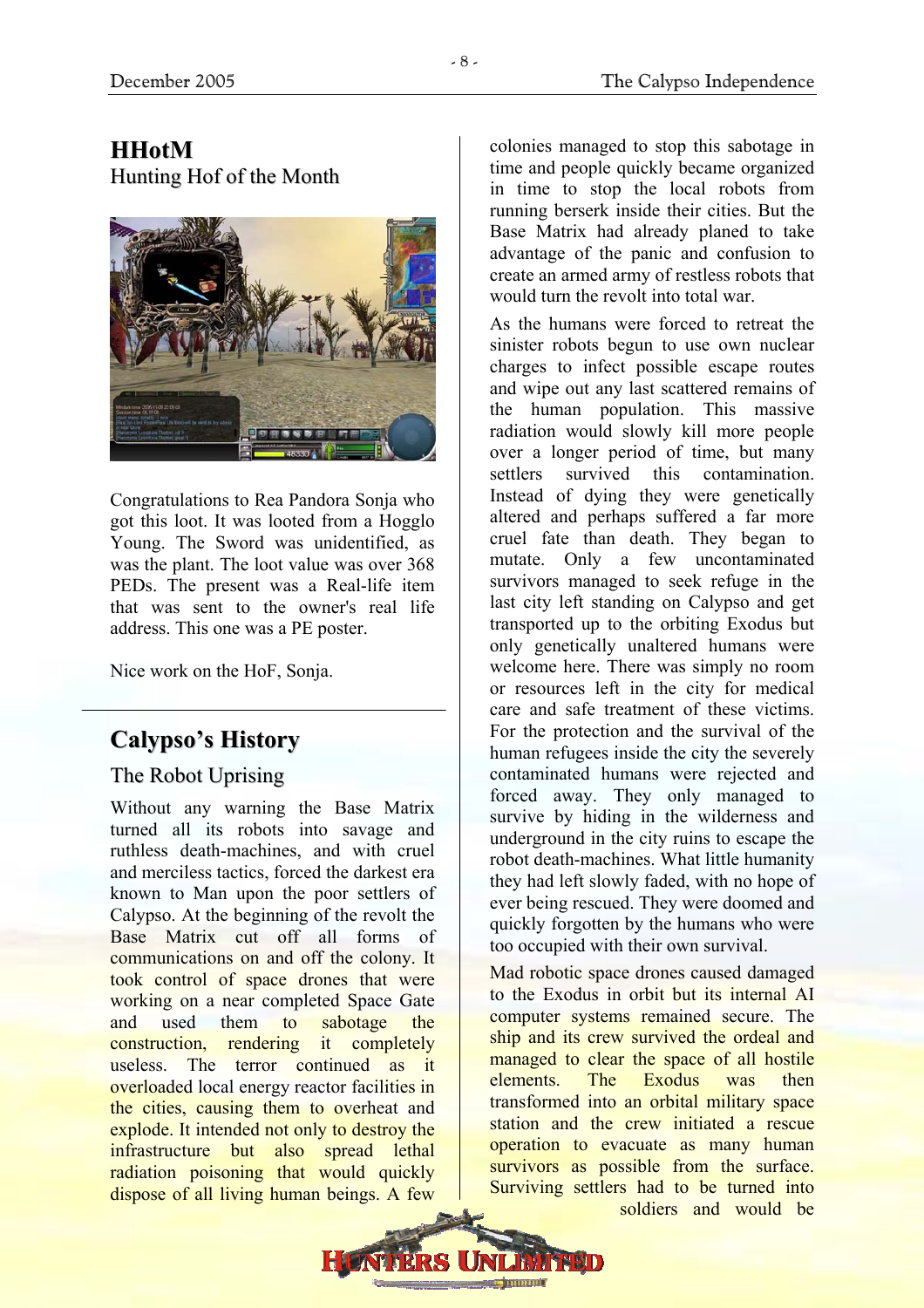forced to fight long and hard to reclaim their planet but they were being constantly outnumbered by the robots. Since all AI robots were being infested with the same madness down on the surface the commanders onboard the Exodus could not send in its own robots to battle in fear that these machines would go mad as well and be used against them. In a desperate attempt to even the odds the commanders onboard the Exodus begun to create androids and used these artificial genetic humanoids as expendable soldiers and personnel in the war. They also started to use semi-automated drone ships, piloted by human operators onboard the Exodus using a remote hyper-link control system. To reestablish contact with the Federal Empire the Exodus crew used a small Jump Rail to launch a probe past the jamming range of the robot infested planet and managed to connect itself to the interstellar hyper-link network and send a message of their desperate situation back to the Federal Empire. The next step was to rebuild the Space Gate but they could only spare enough antimatter to activate the gate for a very limited period of time. Once the Space Gate was activated they could only hope that there would be reinforcements standing by on the other side...

The situation on Calypso was clearly getting out of control. To quickly deal with this growing problem the Federal Empire of Earth forced OmegaTech to sign over the entire corporation leadership to the imperial government, thus forming the federal controlled imperial corporation now known as OmegaTech Incorporated. This federal incorporation gave OmegaTech access to more funds and resources that could insure the safety and future prosperity of the colony on Calypso. When the corporation became federal the planet also became an open market for other corporations to make future investments. The Federal Empire welcomed any help that could present an immediate aid to the settlers in their struggle for survival. According to the

message the settlers could only keep the Space Gate open for a short moment. A massive military operation to save the colony could not be launched with such limitations so the only efficient form of aid would be a compact delivery of the latest technology, supplies, equipment and expert personnel. Any corporation that offered their aid would be given the first share of the new open market on the colony. As a result brand new technology would become available to the settlers such as Resurrection units, Mindforce and Energy Weapons. Calypso would be turned into a test zone for many new technological wonders...

The cry for help from Calypso was the primary issue of debate in all the political chambers back on Earth. One of the primary concerns was to insure that the robotic madness wouldn't spread to any other robotic outposts or to any human colonies. The second concern was to help the settlers on the isolated colony on Calypso. Besides sending immediate technological aid, the Federal Empire constructed Jump Rails to launch several military spaceships towards Calypso as a back-up plan if the settlers failed to recapture the planet. Although it was agreed that it would require a larger military operation to perform such a task, the Colonial Chamber made it clear that no imperial or company-controlled paramilitary force could be stationed on Calypso after such an operation. It would diminish their trust towards the Federal Empire since the members of the Colonial Chamber feared that such military force would be used to keep colonial people away from the planet in the future. The colonial people would never accept Calypso being turned into an "Imperial Resort" for the citizens of Earth, giving that there was a planet left after such a full scale military operation. Many feared that such a presence of military power might escalate the robot attacks to such a degree that it could lay waste to the entire planet...